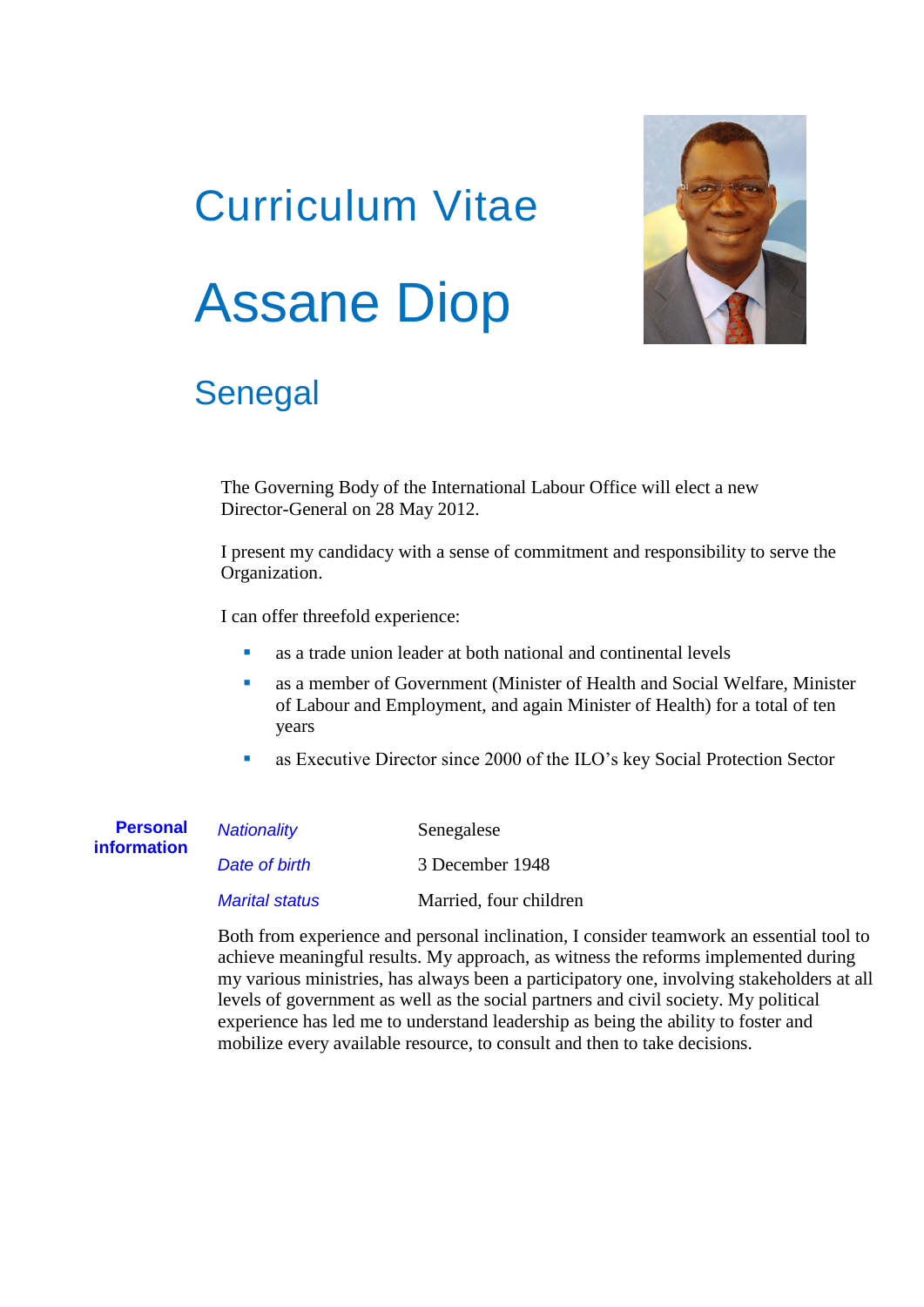| <b>International</b><br>competencies<br>and relations<br>with the<br>constituents | Organization.            | My experience has given me international expertise at two levels: of bilateral relations<br>through my ministerial functions, and multilateral relations in my international trade<br>union duties and as Executive Director of the ILO. In these different areas I have lived<br>in a fulfilling multicultural environment which I have greatly enjoyed. Nationally and<br>internationally, I have worked closely with the tripartite constituents of the                                                                                                                                                                                                             |  |
|-----------------------------------------------------------------------------------|--------------------------|------------------------------------------------------------------------------------------------------------------------------------------------------------------------------------------------------------------------------------------------------------------------------------------------------------------------------------------------------------------------------------------------------------------------------------------------------------------------------------------------------------------------------------------------------------------------------------------------------------------------------------------------------------------------|--|
| <b>Managerial</b><br>capacity                                                     | dimension.               | All the positions I have occupied involved managing in settings that were increasingly<br>large and complex, both technically and politically and in terms of their international                                                                                                                                                                                                                                                                                                                                                                                                                                                                                      |  |
| <b>Competencies</b><br>acquired                                                   |                          | My duties as a trade union leader, Minister of Labour and Employment, Minister of<br>Health and Social Welfare, and ILO Executive Director for Social Protection have<br>helped me gain a thorough understanding of the main themes covered by the ILO's<br>mandate: employment and social protection and their impact on the informal economy,<br>gender and migrant workers. This knowledge also extends to the key mechanisms<br>promoted by the ILO: social dialogue, tripartism and standards policy. I am intimately<br>familiar with practice in developing countries but also, because of my international<br>professional activities, in developed countries. |  |
| <b>Professional</b><br>experience                                                 | <b>Date</b>              | 1974-80                                                                                                                                                                                                                                                                                                                                                                                                                                                                                                                                                                                                                                                                |  |
|                                                                                   | <b>Position occupied</b> | Head of secondary education in three<br>high schools                                                                                                                                                                                                                                                                                                                                                                                                                                                                                                                                                                                                                   |  |
|                                                                                   | <b>Date</b>              | 1980-82                                                                                                                                                                                                                                                                                                                                                                                                                                                                                                                                                                                                                                                                |  |

**Position occupied** Adviser to the National Institute of Studies and Action for Development and Education (INEADE)

*Responsibilities and performance*

Advised Ministry of Education on teaching strategy in areas of education and development.

| Date                                    | 1982–83            |  |  |
|-----------------------------------------|--------------------|--|--|
| <b>Position occupied</b>                | Deputy headteacher |  |  |
| <b>Responsibilities and performance</b> |                    |  |  |

Responsible for managing teaching syllabus and staff of Van Vollenhoven Lycée, Dakar (high school employing 150 teaching staff for 4,000 students, where the majority of Senegalese leaders were educated). Gained valuable experience of managing a large

administration and improved my familiarity with training and teaching strategies.

*Date* 1982–86

**Position occupied** Secretary General of the Senegalese Teachers' Trade Union (SYPROS)

# *Responsibilities and performance*

In this post I was able to strengthen my leadership skills in the concrete defence of social justice while deepening my experience of managing a complex organization with a political dimension. I also experienced in a practical way the benefits and challenges of collective bargaining and social dialogue.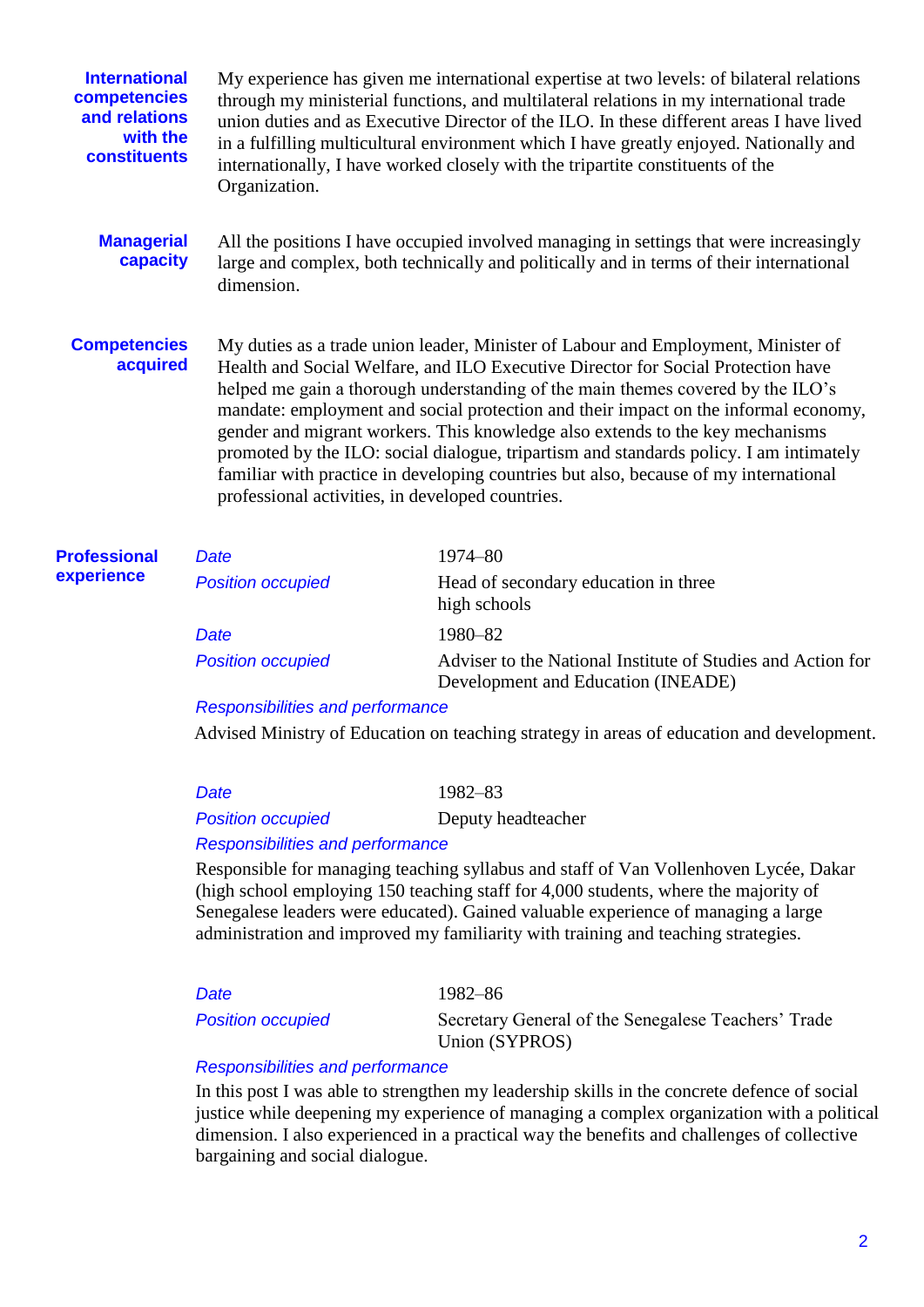3

*Date* 1982–86

*Position occupied* Director of the International Department of the National Confederation of Workers of Senegal (CNTS)

# *Responsibilities and performance*

I carried out this mandate in parallel with that of Secretary General of SYPROS. As part of these functions I naturally broadened my knowledge and experience of international relations, dealing not only with other countries' trade unions but also with their employers and governments.

*Date* 1987–1990

**Position** *occupied* Deputy Secretary General, Organization of African Trade Union Unity (OATUU), Accra (Ghana)

# *Responsibilities and performance*

I was responsible for worker education throughout the African continent through a series of projects including the Pan-African Workers' Education Programme (PanAf) in collaboration with Sweden's LO-TCO, the Netherlands FNV's African programme for participatory development, as well as the African-American Labor Center (AALC) of the AFL-CIO.

*Date* 1990–95

*Position occupied* Minister of Health and Social Welfare, Senegal

# *Responsibilities and performance*

Under this mandate, the social policies that I implemented with the ministry team included the first National Plan for Social and Health Development, the development of a community health policy for better access to medication, and an HIV prevention policy recognized as a model by WHO and UNAIDS. I also encouraged the development of a social safety net for vulnerable people and their social inclusion through the implementation of individual and group projects.

To finance these new health policies, I organized the coordination of multilateral and bilateral donors (World Bank, WHO, UNICEF, UNFPA, UNDP, USAID, AFD, GTZ, JICA, cooperation with Belgium, Canada, Italy, Luxemburg, United Kingdom, EU, etc.).

This experience as a minister gave me valuable insight into how to design, implement and monitor large-scale social projects with the motivation to achieve concrete results in close consultation with national and international counterparts.

I was a member of the WHO Health and Development Working Group in 1992.

Personal representative of the President of Senegal in the Preparatory Committee for the World Summit for Social Development in 1995 in Copenhagen, I actively participated in the Summit.

I was also, with the Minister for the Family, joint leader of the Senegalese delegation to the Beijing Conference of 1995.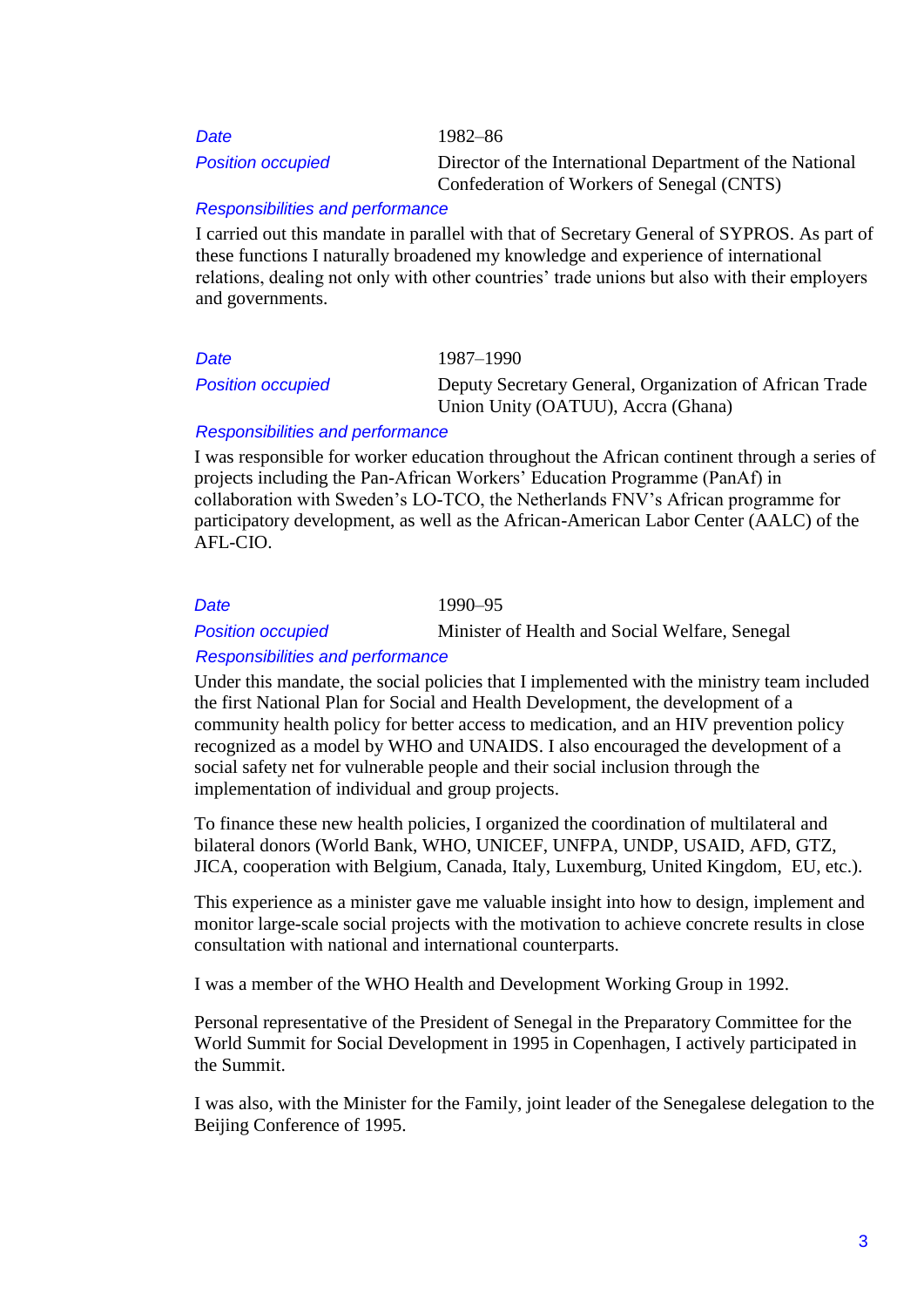*Date* 1996–98

*Position occupied* Minister of Labour and Employment, Senegal

### *Responsibilities and performance*

During the course of this ministerial portfolio, where I was responsible for the design and implementation of labour and employment policy in Senegal, I notably saw three key reforms through to completion: a new employment policy (following the devaluation of the national currency with its negative impact on business and public service recruitment); a labour market reintegration programme for unemployed graduates; and a tripartite reform of the Labour Code in 1997, with the participation of the ILO at my request. I also organized and supervised the annual collective negotiations around trade union wage demands. During this mandate, I enhanced my experience of tripartism in action while deepening my knowledge of core ILO issues. I was also over this period head of the Senegalese tripartite delegation to the International Labour Conference.

(From March to July 1998, in addition to my duties as Minister of Labour and Employment, I was acting Minister of Health.)

*Date* 1998–2000

*Position occupied* Minister of Health, Senegal

## *Responsibilities and performance*

My third ministerial experience before joining the International Labour Office allowed me to consolidate my experience of the design and implementation of large-scale programmes. During this mandate, the social policies that I implemented with the ministry team, following a participatory process involving various stakeholders, included the programme for integrated health and social action sector development and investment (PDIS); a national plan for health personnel training (initial and continuing education); reform of the pharmaceutical sector to ensure universal access to affordable, good-quality, essential drugs; hospital reform; the alternative health finance reform; and health information management system (GIS).

To summarize, through these three ministerial mandates I gained thoroughgoing knowledge of employment and social protection, the ability to manage large and complex organizations and a taste for team leadership.

*Date* 2000 – present **Position occupied** Executive Director, International Labour Office

# *Responsibilities and performance*

This past decade as head of the Social Protection Sector has enabled me to expand my knowledge and my international experience, especially in the ILO's fields of competence. Within this framework, in close consultation with the tripartite constituents of the Organization, I supervised the work of ILO technical teams, notably for the following activities: 2001's Social Security: A New Consensus; the World Social Security Report 2010/11 and subsequent Social Protection Floor promotional campaign; successive Global Wage Reports; the Joint outcome on the informal economy in collaboration with the Employment Sector; the ILO Multilateral Framework on Labour Migration; and the promotional framework for occupational safety and health. Among the instruments adopted under my leadership Recommendation No. 200 concerning HIV and AIDS and the world of work and the Convention concerning Decent Work for Domestic Workers, inter alia, gave me the opportunity to gain knowledge of the regulatory mechanisms of our Organization, fundamental to the life of the ILO.